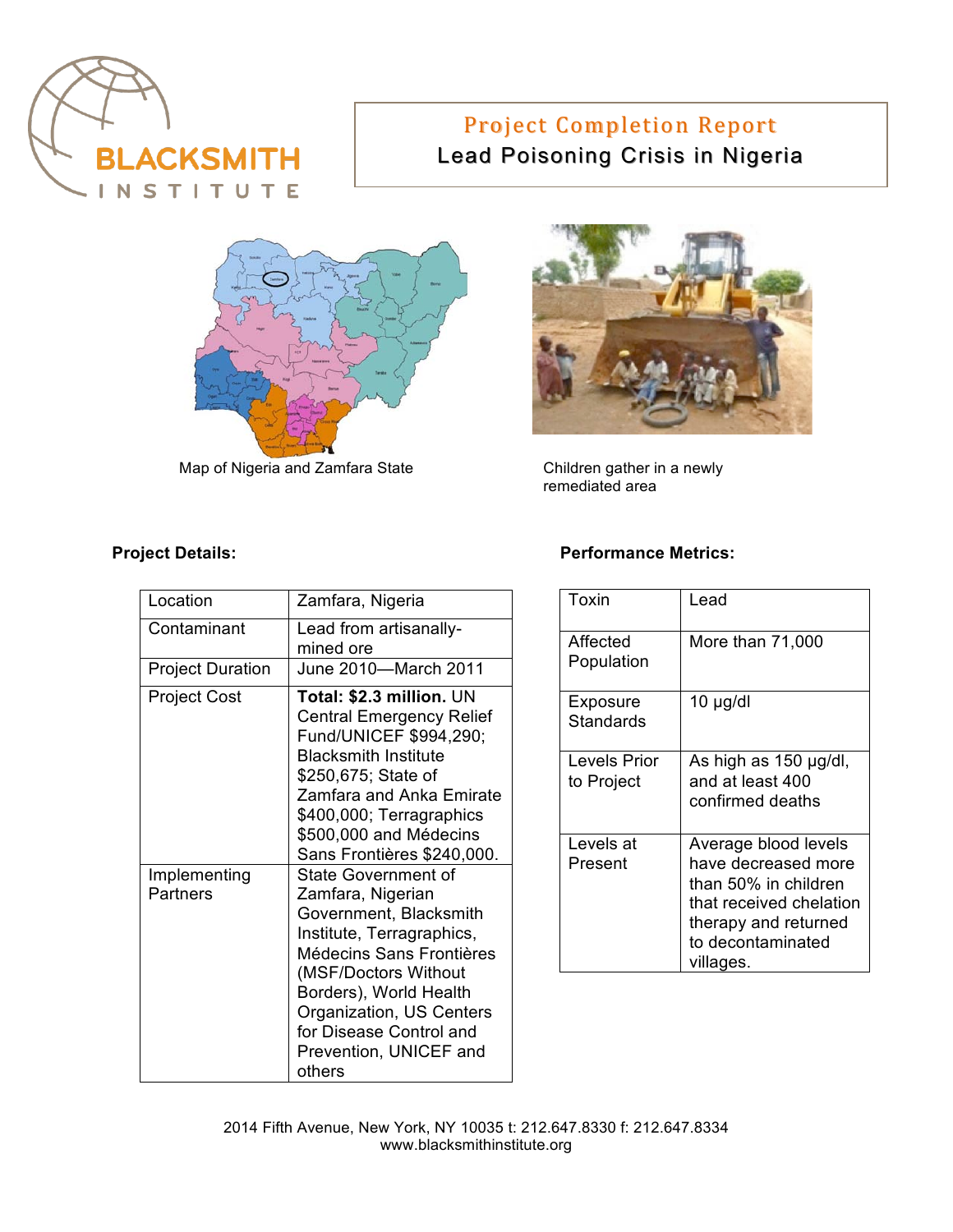# o **Background and Scope:**

In March 2010, excess childhood death and illness occurring primarily amongst children under five in Zamfara State, Nigeria, was reported by Médecins Sans Frontières (MSF/Doctors Without Borders) to the state health authorities. Investigations led by the US Centers for Disease Control and Prevention (CDC), in collaboration with Federal and Zamfara State authorities, MSF, Blacksmith Institute and the World Health Organization (WHO), revealed that the outbreak was caused by acute lead poisoning associated with artisanal gold ore processing. More than 400 children under the age of five died, and hundreds more were confirmed to be at risk of death or serious acute and long-term irreversible health effects due to extremely high levels of lead. Of the children tested in two villages, 100% exceeded 10  $\mu$ g/dL (the international standard maximum for lead in blood), with some levels measuring as high as 700  $\mu$ g/dL.

The source was massive environmental contamination from the informal processing of lead-rich ore to extract gold. Men brought rock ore to the villages, where the women ground it into fine particles. This process resulted in the extensive dispersal of lead-containing dust throughout the villages, including within family compounds.

Seven villages were initially identified for immediate remediation. Seven more villages were later identified for clean up, including Bagega, which alone was double the size of the first seven. In all villages, including in family homes and compounds, soil lead concentrations exceeded 100,000 ppm, far above the internationally accepted standard of 400 ppm for residential areas. Primary exposure routes for children and adults were 1). Incidental ingestion of soil and dusts, 2). Consumption of food contaminated by soil and dust sources, 3). Ingestion of contaminated water, and 4). Inhalation of contaminated dust. Consequently, an estimated 2500 children accumulated life-threatening levels of lead in their blood, with thousands more at risk of permanent brain damage.

### o **Solution Implemented:**

In June 2010, Zamfara State and Nigerian Federal health authorities formally requested assistance from WHO, CDC, MSF and the Blacksmith Institute to address this problem. MSF offered chelation therapy, a treatment that removes lead from the body, to children with critical levels of lead. However, in order to prevent recontamination, it was required that treated children not return to a contaminated environment**.** Environmental assessments indicated that lead exposure could be eliminated by the removal and replacement of topsoil and by thorough cleaning/removal of dust from all interior spaces, homes and compounds.

From June 2010 to March 2011, Blacksmith Institute conducted environmental decontamination in seven villages in collaboration with Terragraphics and local authorities. Local villagers were trained to assist with the clean-up operations,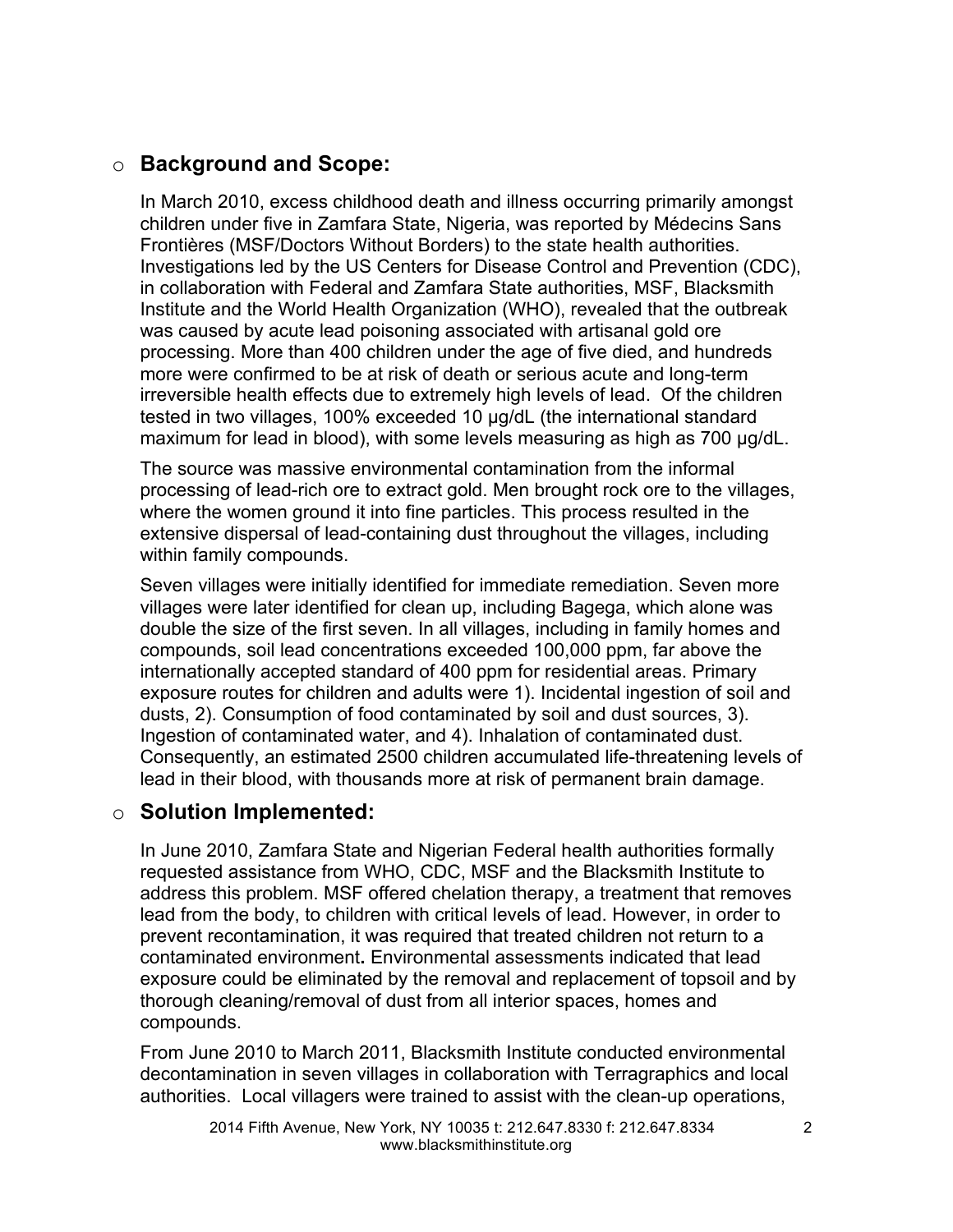including cleaning of homes. Contaminated soil was removed to secure landfills and replaced with clean soil. In total, seven villages were remediated, including 282 residential compounds, 107 exterior areas and 23 processing ponds, allowing for MSF to provide chelation treatment for more than 1000 children. The project also removed highly contaminated material from 7 ponds that were used to make bricks for compound repairs. In addition, UNICEF and project partners mobilized the communities and established male and female advocacy programs to raise awareness, facilitate remediation and support prevention of recontamination.

Furthermore, the project trained more than 200 Ministry, village and private personnel, building local capacity to conduct remediation activities, and provided guidance and assistance to the State in how to address mineral processing activities.

# o **Project Performance:**

All soils greater than 1000mg/kg lead were removed and replaced with soils containing less than 100mg/kg lead. Contaminated solids between 400- 1000mg/kg were removed or covered with 8cm of clean compacted soil. Post remediation soil lead concentrations are less than 100mg/kg for nearly all exposed soils in remediated villages, both inside and outside compounds. This strategy resulted in a 98% decrease in lead intake and uptake due to incidental ingestion in remediated villages.

|               | < 400          | 400-999        | 1000-4999 | 5000-24999     | 25000-<br>100000 | >100000        |
|---------------|----------------|----------------|-----------|----------------|------------------|----------------|
|               |                |                |           |                |                  |                |
| Abare         | 18             | 17             | 29        | 4              | 8                | 17             |
|               |                |                |           |                |                  |                |
| T. Guru       | $\overline{2}$ | $\overline{4}$ | 14        | 12             | $\overline{0}$   | 1              |
|               |                |                |           |                |                  |                |
| Sunke         | $\overline{7}$ | 7              | 34        | 10             | 22               | $\mathbf 0$    |
|               |                |                |           |                |                  |                |
| T Daji        | $\overline{2}$ | 8              | 35        | 20             | 6                | $\overline{3}$ |
|               |                |                |           |                |                  |                |
| <b>Duza</b>   | 9              | 6              | 17        | $\overline{2}$ | 6                | $\mathbf 0$    |
|               |                |                |           |                |                  |                |
| <b>TOTALS</b> | 38             | 42             | 129       | 48             | 42               | 21             |

Table D. Pre-Remediation Pb Levels (mg/kg) in Compounds in 5 CERF villages. (A compound was placed into a category based on the maximum reading in the compound.)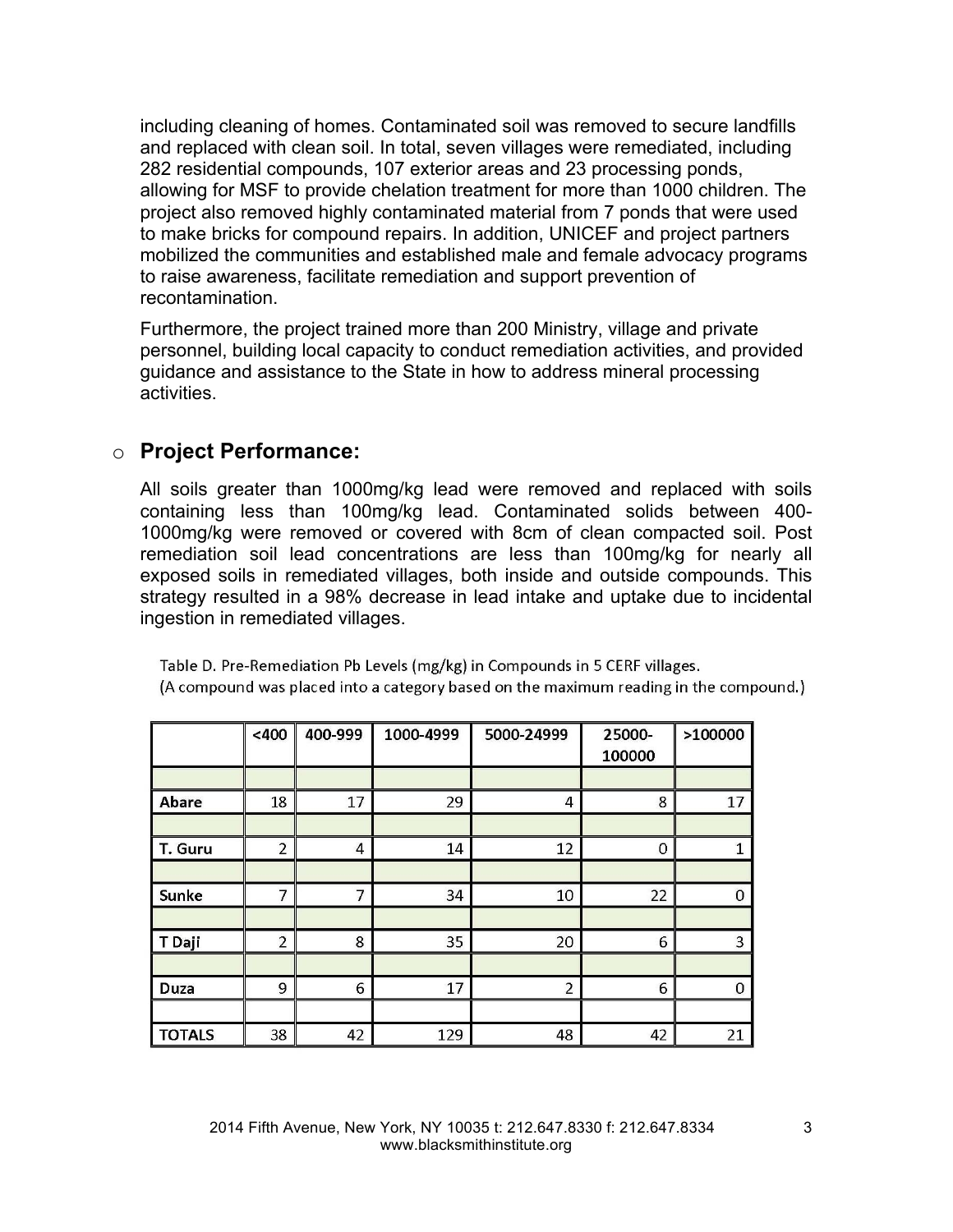| Village            | No. cmpds | No. cmpds<br>remediated | No. exteriors remediated<br>(not incl. ponds) | No. ponds<br>remediated | No. rooms<br>concreted |
|--------------------|-----------|-------------------------|-----------------------------------------------|-------------------------|------------------------|
| <b>Tungar Guru</b> | 33        | 31                      | 8                                             |                         | 30                     |
| Sunke              | 80        | 73                      | 28                                            | 10                      | 64                     |
| Abare              | 93        | 75                      | 21                                            | $\mathbf{0}$            | 103                    |
| <b>Tungar Daji</b> | 79        | 72                      | 17                                            | 10                      | 118                    |
| <b>Duza</b>        | 40        | 31                      | 33                                            | $\overline{2}$          | 15                     |
| Dareta (Phase I)   | 98        | 89                      | N/A                                           | 4                       | N/A                    |
| Yargalma (Phase I) | 64        | 59                      | N/A                                           | 3                       | N/A                    |
| <b>CERF Totals</b> | 320       | 282                     | 107                                           | 23                      | 330                    |
| <b>Grand Total</b> | 482       | 430                     |                                               | 30                      |                        |

Table A. Remediation Statistics for Villages - Compounds, Exteriors, and Rooms

Figure 8. Average Blood Lead Levels (BLL) in Phase 1 Villages as of January 2011



# o **Outcomes**

This project had several significant results:

- 1. All seven remediated villages now have markedly reduced lead exposures and reduced risk of mortality and significant adverse health effects.
- 2. As a direct result of remediation, MSF was able to provide clinical services to several hundred families and chelation therapy for more than 1000 children under the age of five. These children were returned to clean homes without risk of recontamination.
- 3. Villagers are increasingly aware of the dangers of artisanal mining and the measures required to protect their families.

2014 Fifth Avenue, New York, NY 10035 t: 212.647.8330 f: 212.647.8334 www.blacksmithinstitute.org